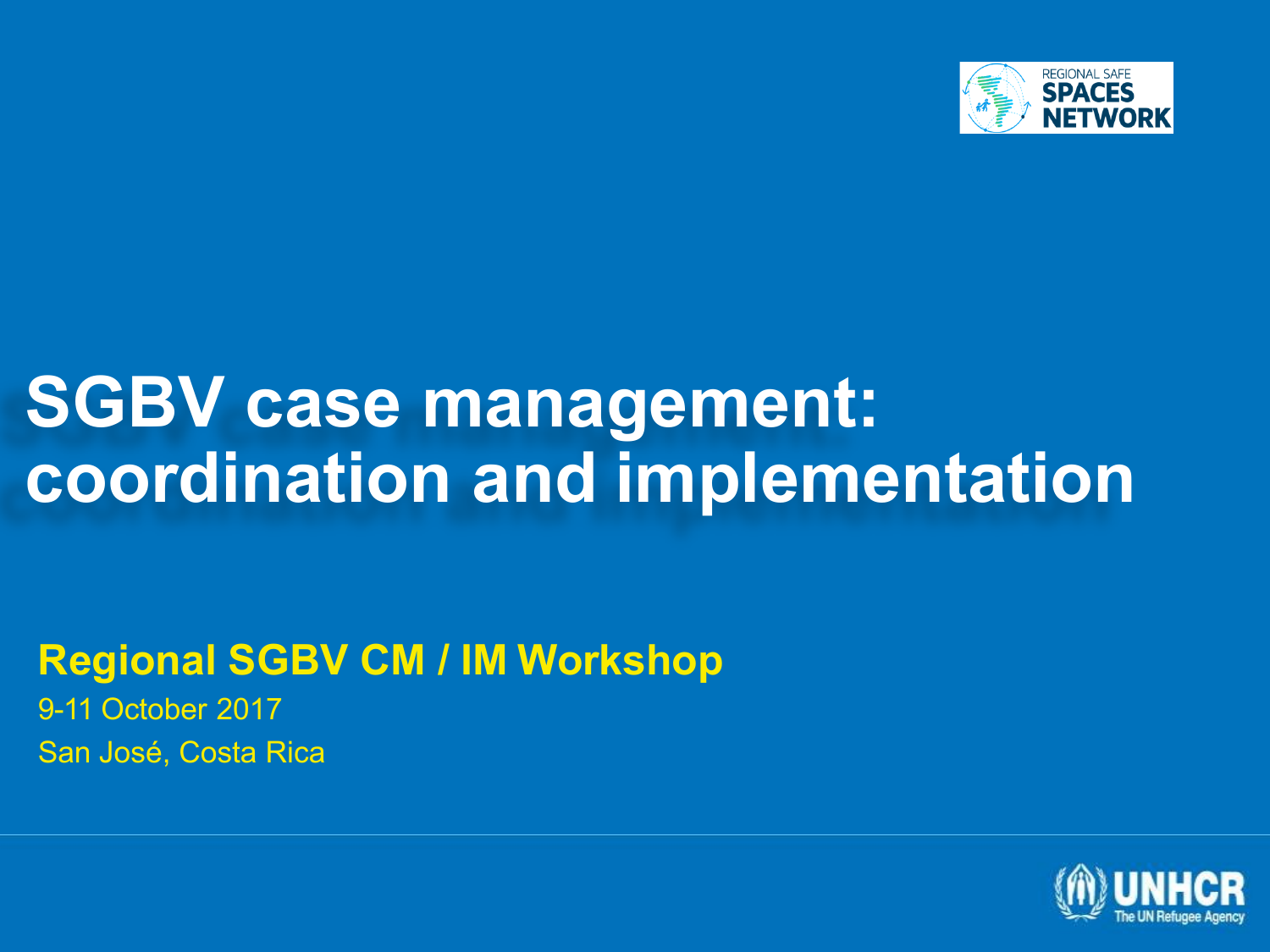

## **Learning objectives**

- 1) Define referrals and transfers of cases
- 2) Identifying other coordination and implementation strategies and techniques
- 3) Experience how a case conference functions

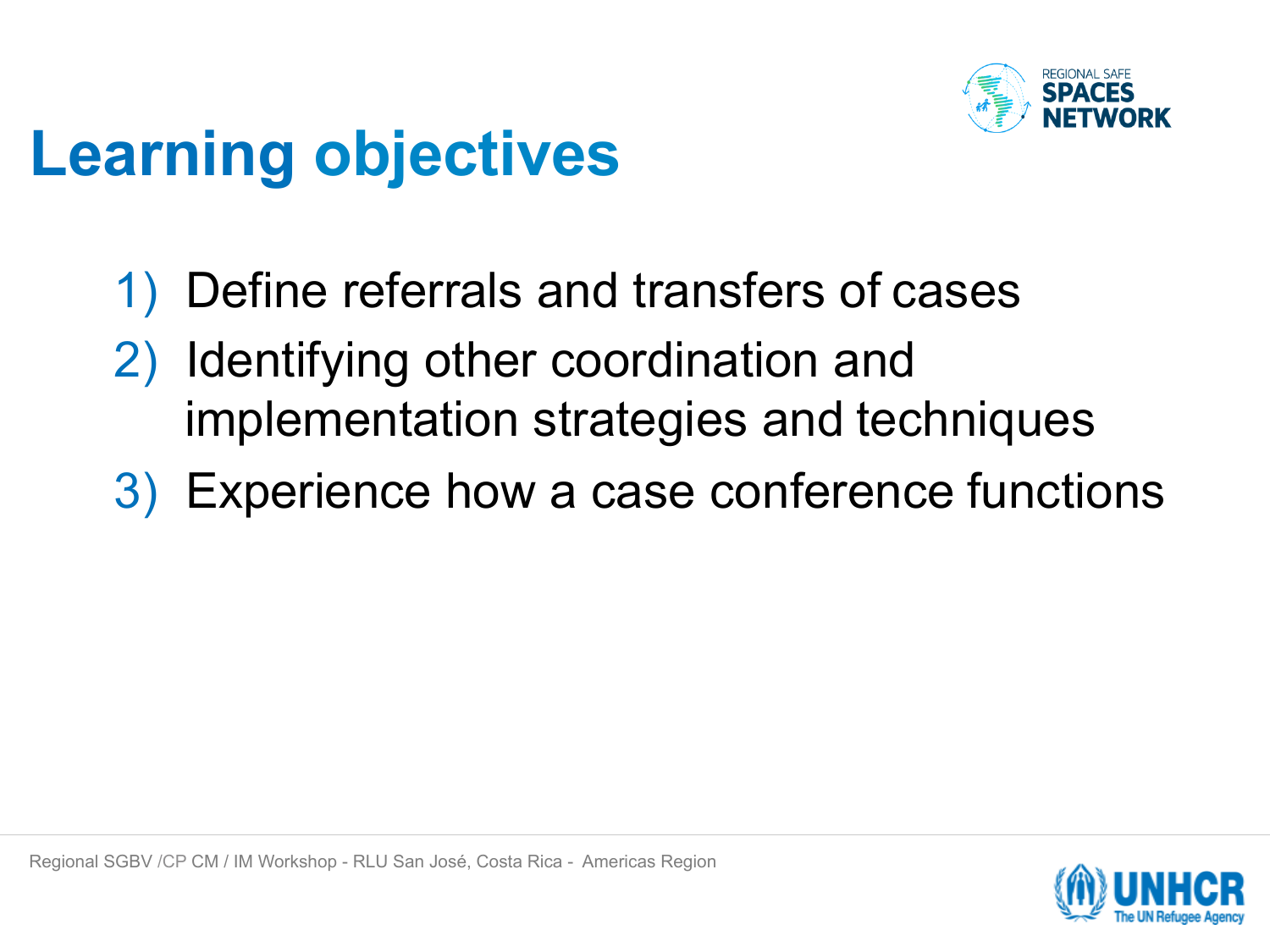



#### **11 Volunteers**

Regional SGBV /CP CM / IM Workshop - RLU San José, Costa Rica - Americas Region

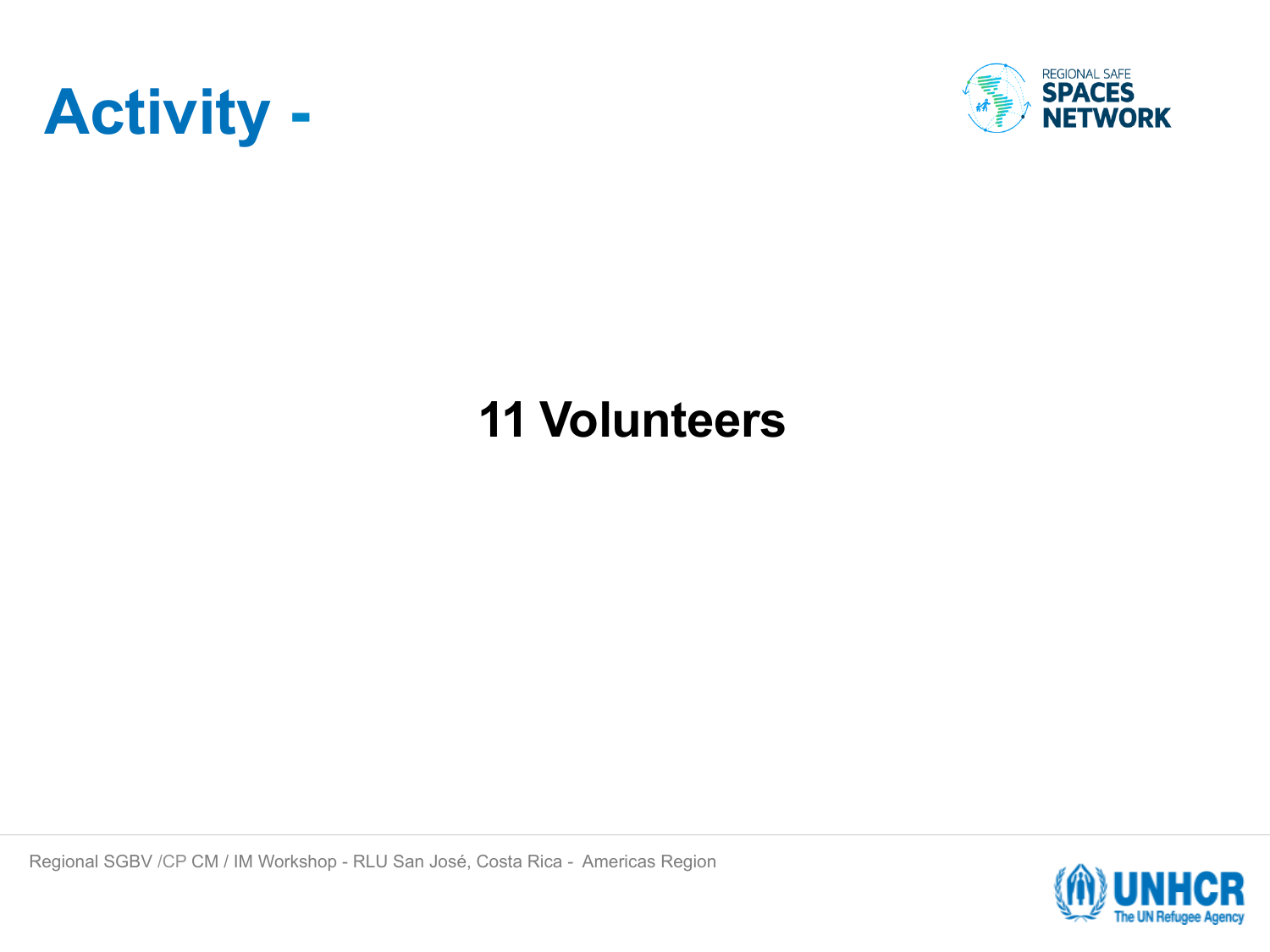

## **Activity-debriefing**

- The survivor had to tell her story multiple times
- Her consent/assent was not obtained
- $\Box$  Confidentiality was compromised, which put her at further safety and security risk
- Different actors were not aware of the services provided by others
- Services were provided in an arbitrary manner
- Absence of a survivor-centered case management service provider

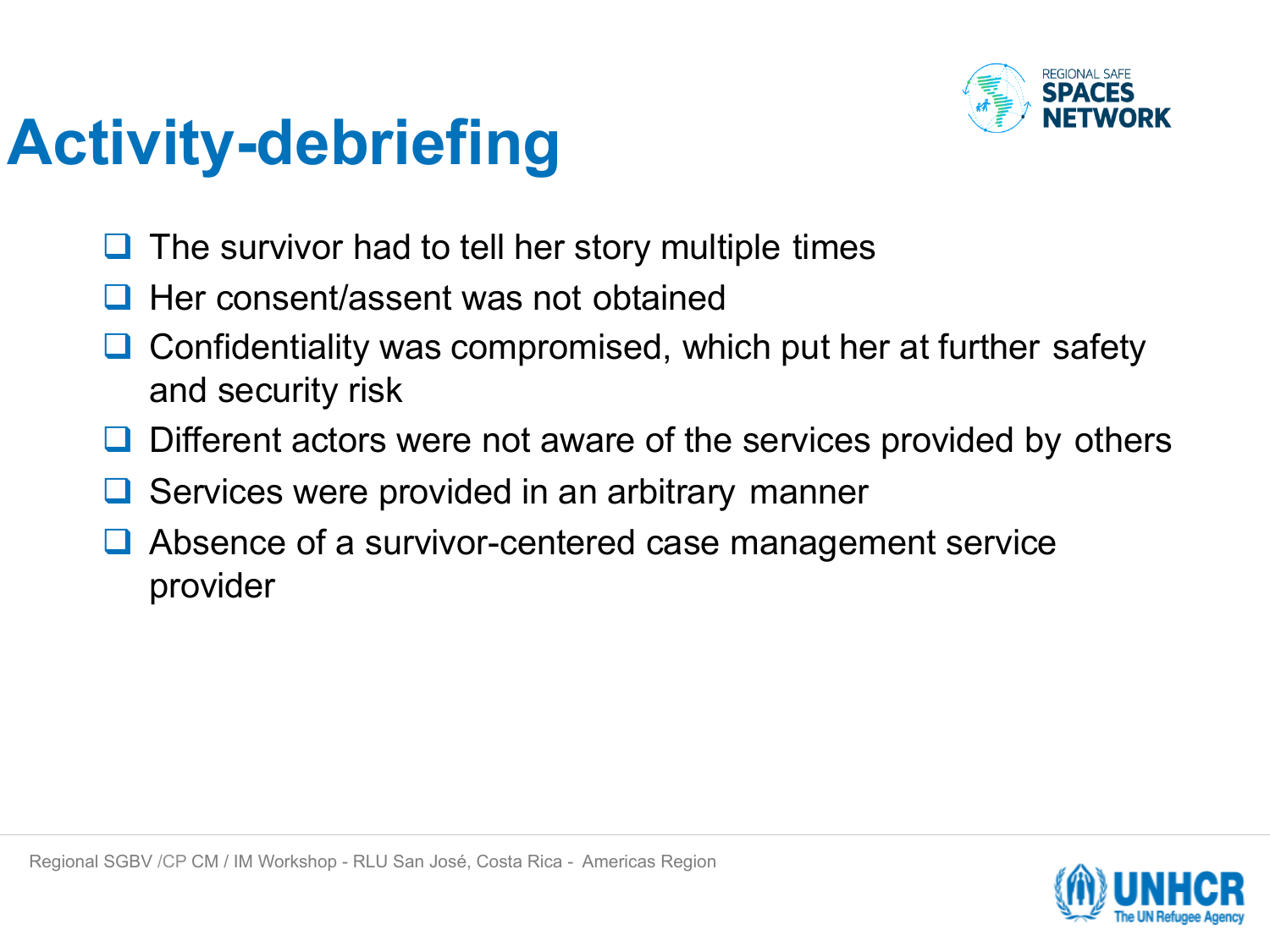

#### **How can we prevent all the identified risks?**

Regional SGBV /CP CM / IM Workshop - RLU San José, Costa Rica - Americas Region

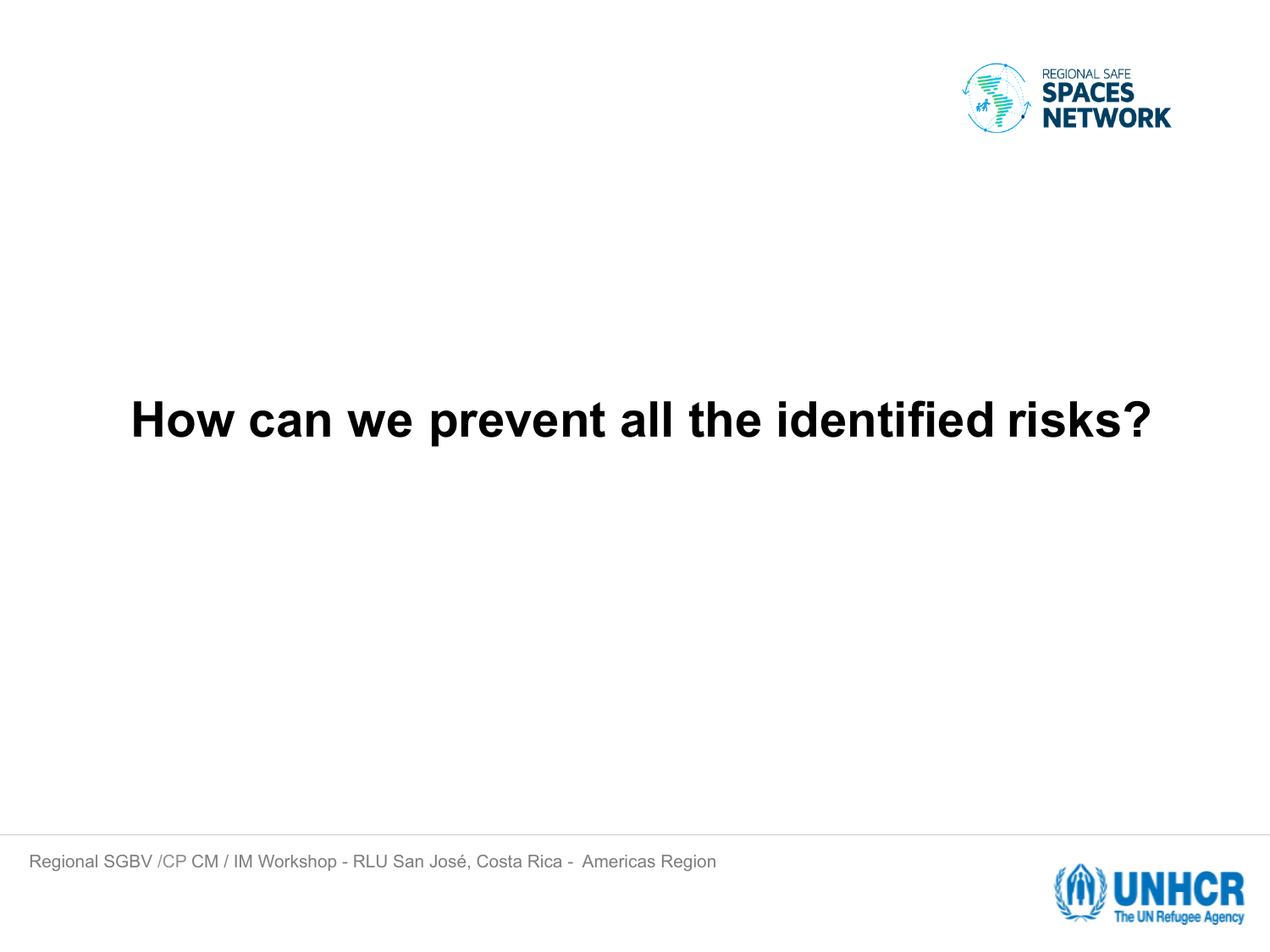#### **Coordination and case implementation**



- § Identification of needs
- Case planning with the survivor
- § Mapping and knowing services providers
- Identifying case management organizations
- Developing referral pathways and SOPs for case management and multi-sectoral services
- § Case management meetings and conferences
- Inter-agency coordination networks, working groups or task forces



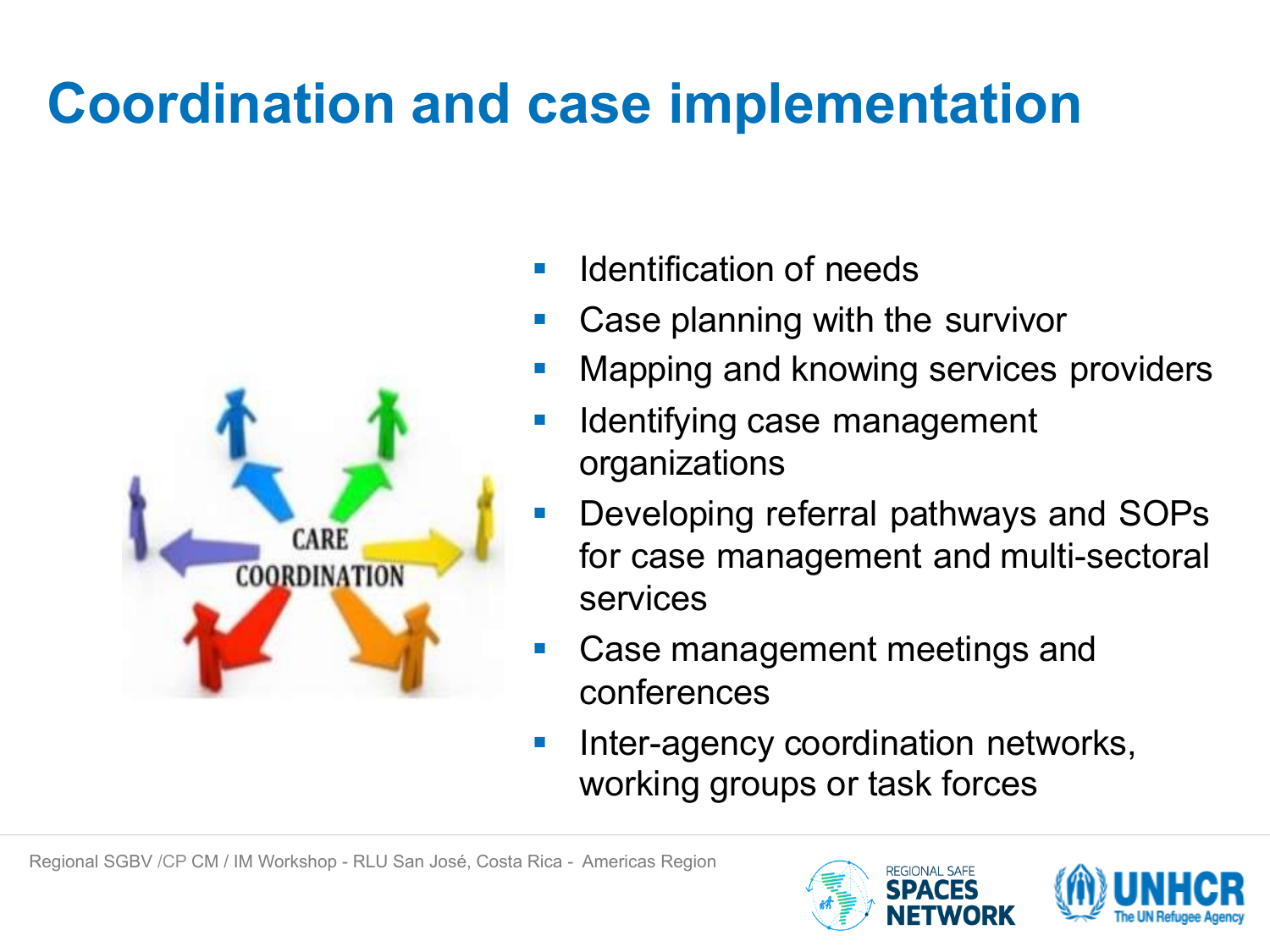

## **Case action planning**

- Collaborative effort between the caseworker and survivor
- **Identify interventions that can address the survivor's needs**
- Discuss positive and negative aspects of each referral

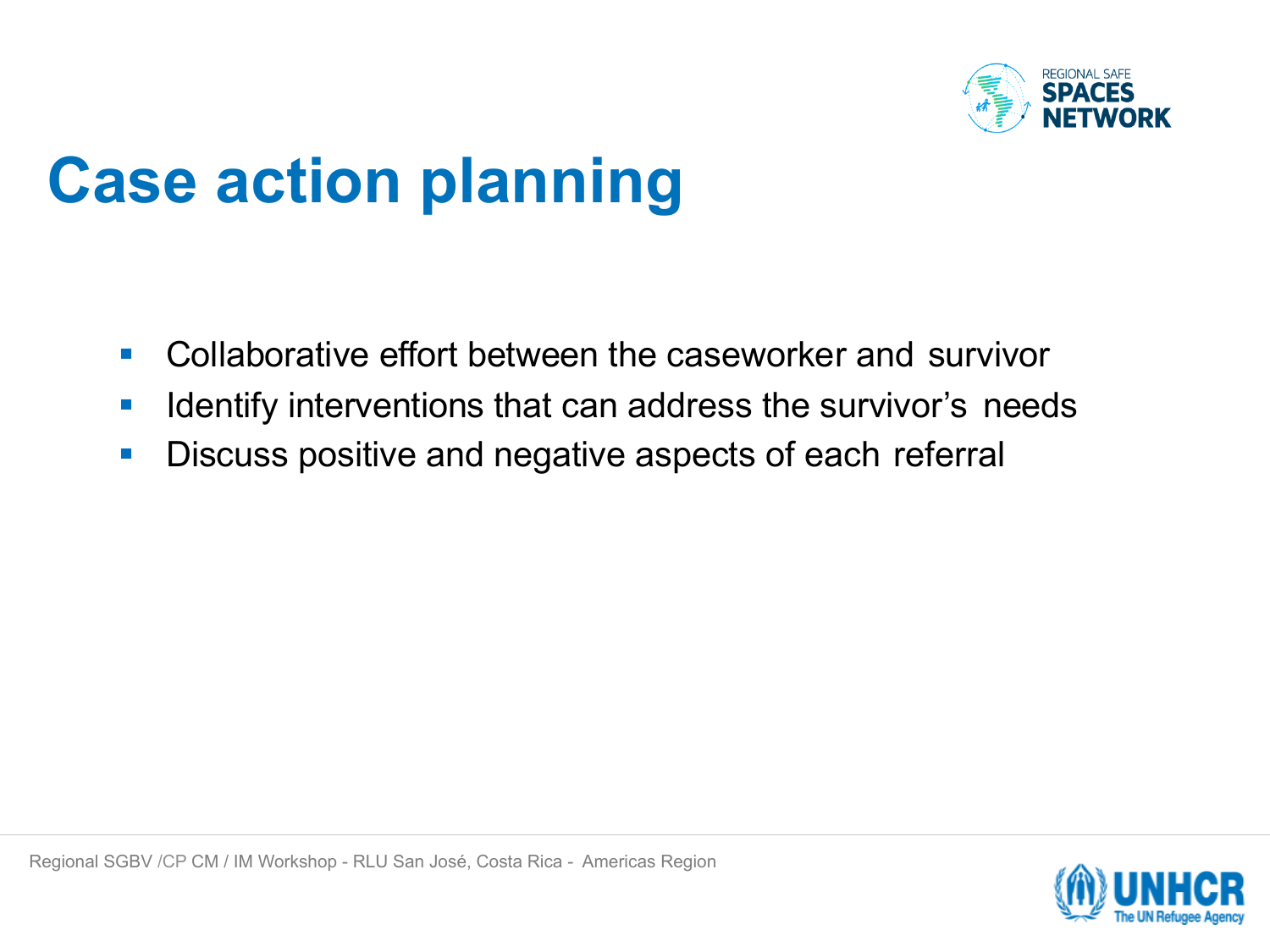## **How to develop an action plan**



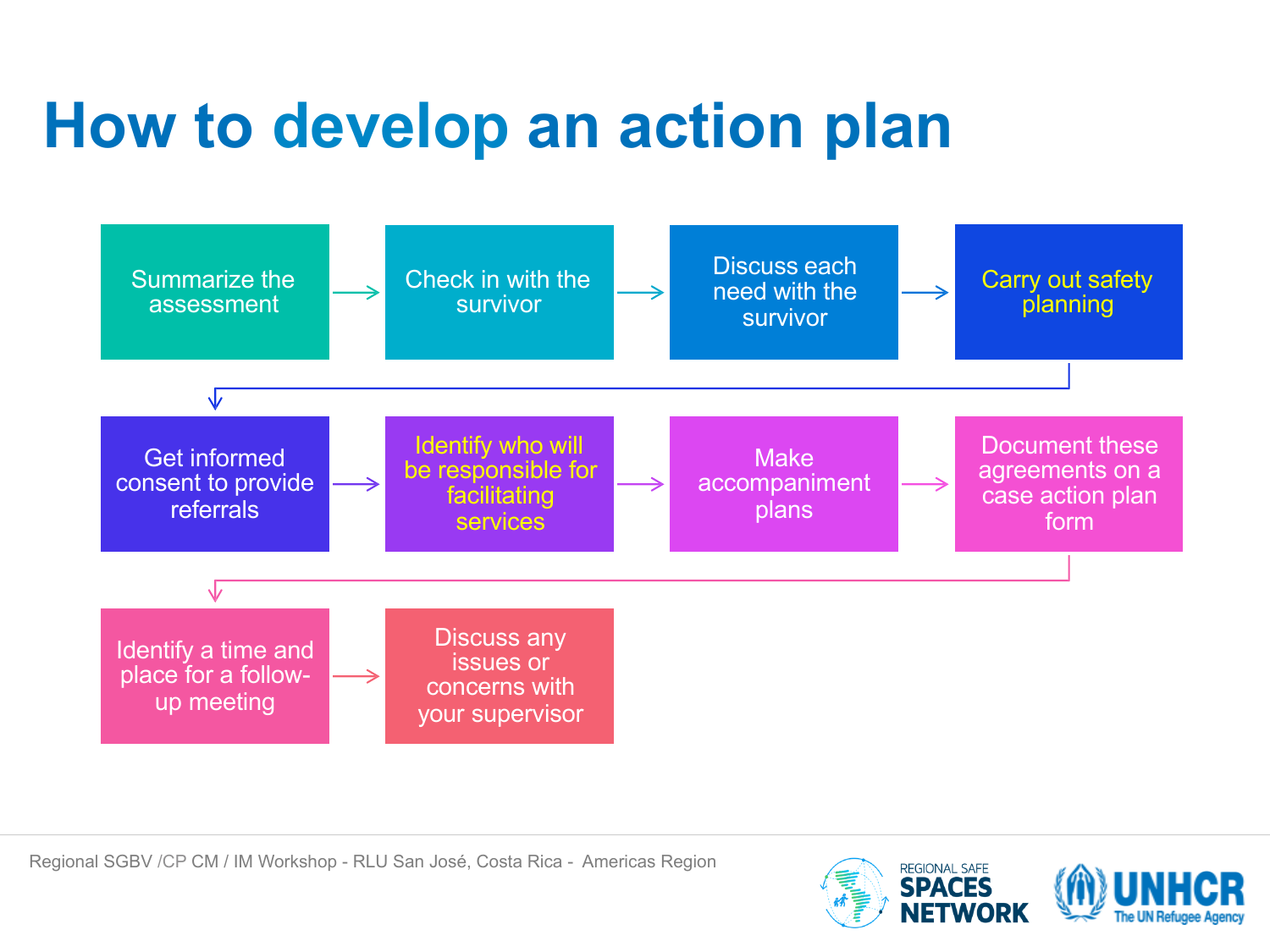# **Safety Planning**



Intervention with survivors to help them analyze the risks for harm in their lives and think about how to reduce those risks



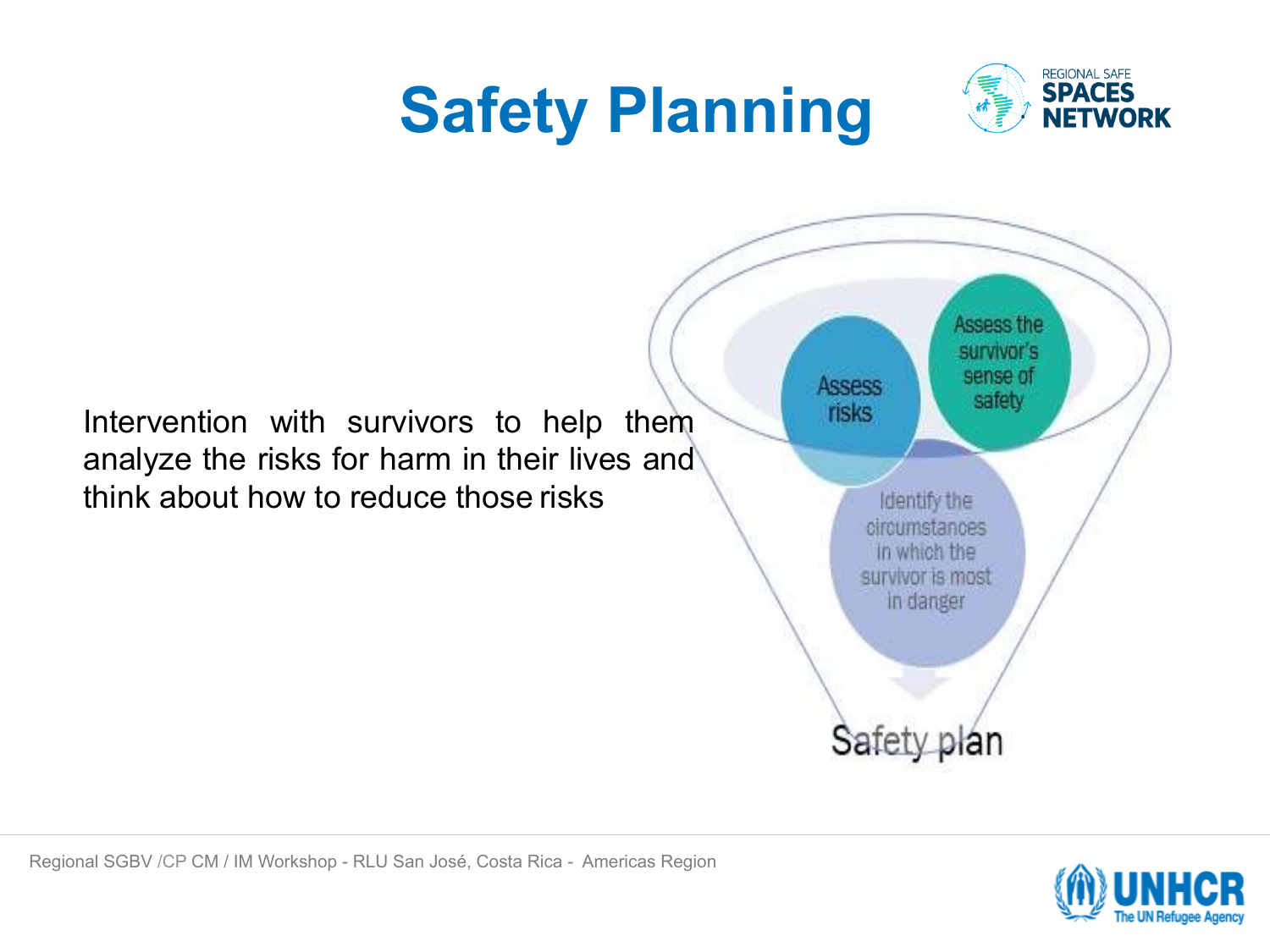## **Safety Planning**



Intervention with survivors to help them analyze the risks for harm in their lives and think about how to reduce those risks

**\*the survivor can't control when and where they experience violence\***  *Key tasks*:

- $\triangleright$  Identify what the survivor has been doing since the incident to keep themselves safe and how those strategies have been working
- $\triangleright$  If there are particular places or people that are unsafe, identify strategies for avoiding or mitigating the danger in those situations
- $\triangleright$  Identify safe people and places the survivor can go to in an emergency or for protection

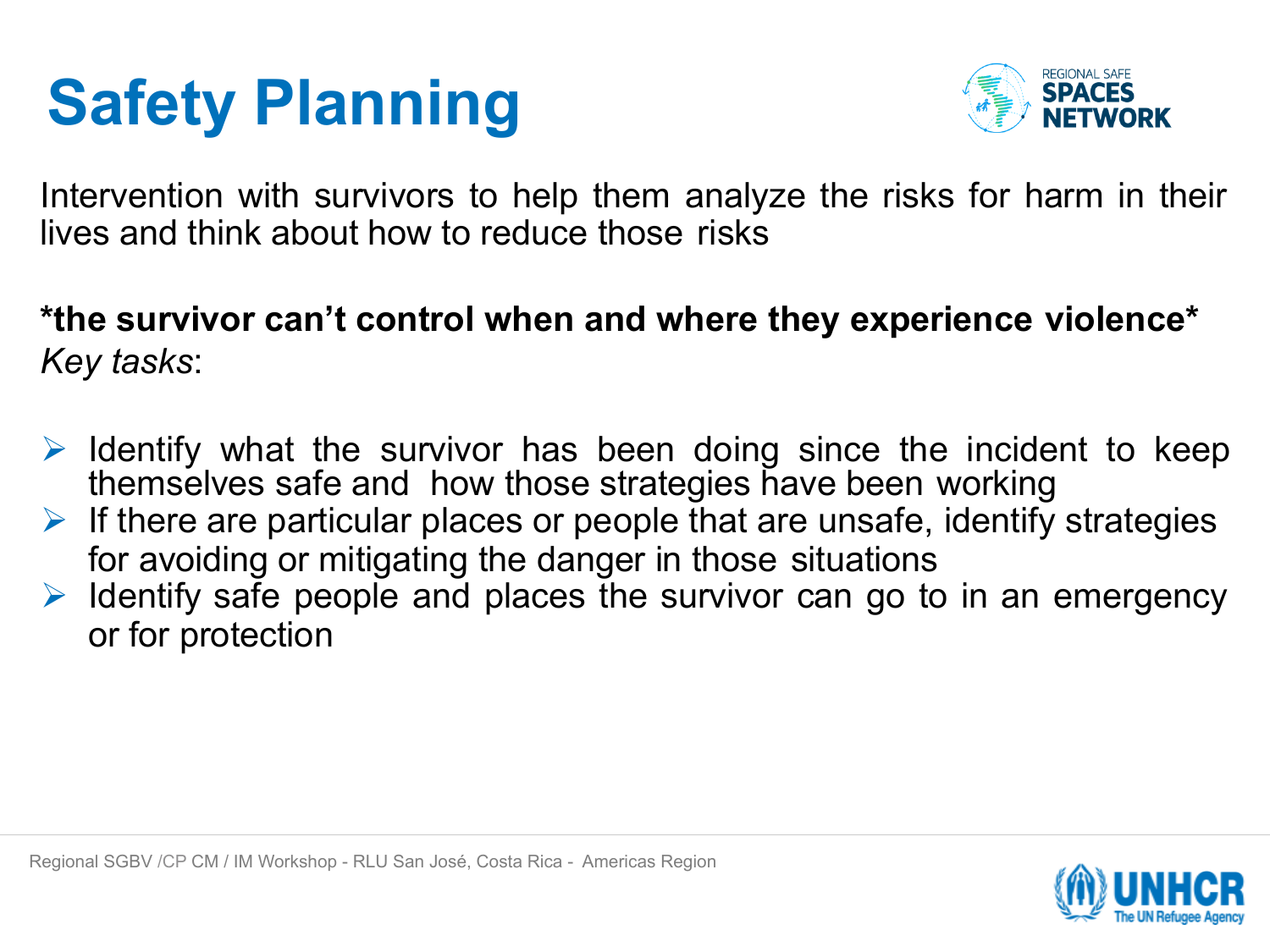## **Risk assessment & safety planning**



• **In pairs**, using Kathya's case study take turns practicing being a case manager and carrying out safety planning.

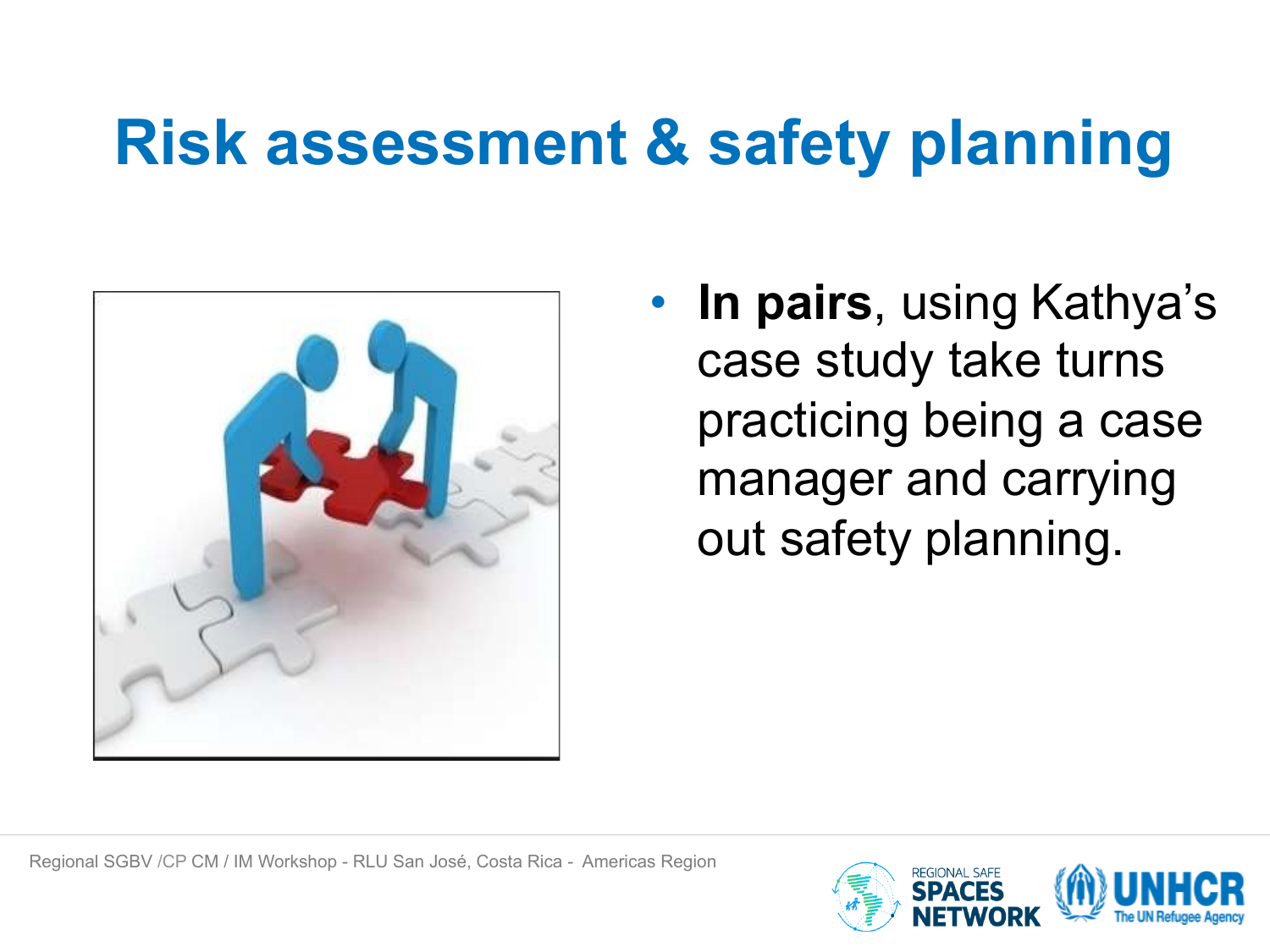#### **Referring and Transferring**

After obtaining consent, within a country or across borders:

- **Extempt Referrals: linking** the survivor to other services, providing information about the case to a different partner or unit and on a need-toknow basis ; **no change in case ownership.**
- **Example 3 Transferring: handing over** the case to another case management agency or a different unit within the same agency;

**ownership of case is transferred.**

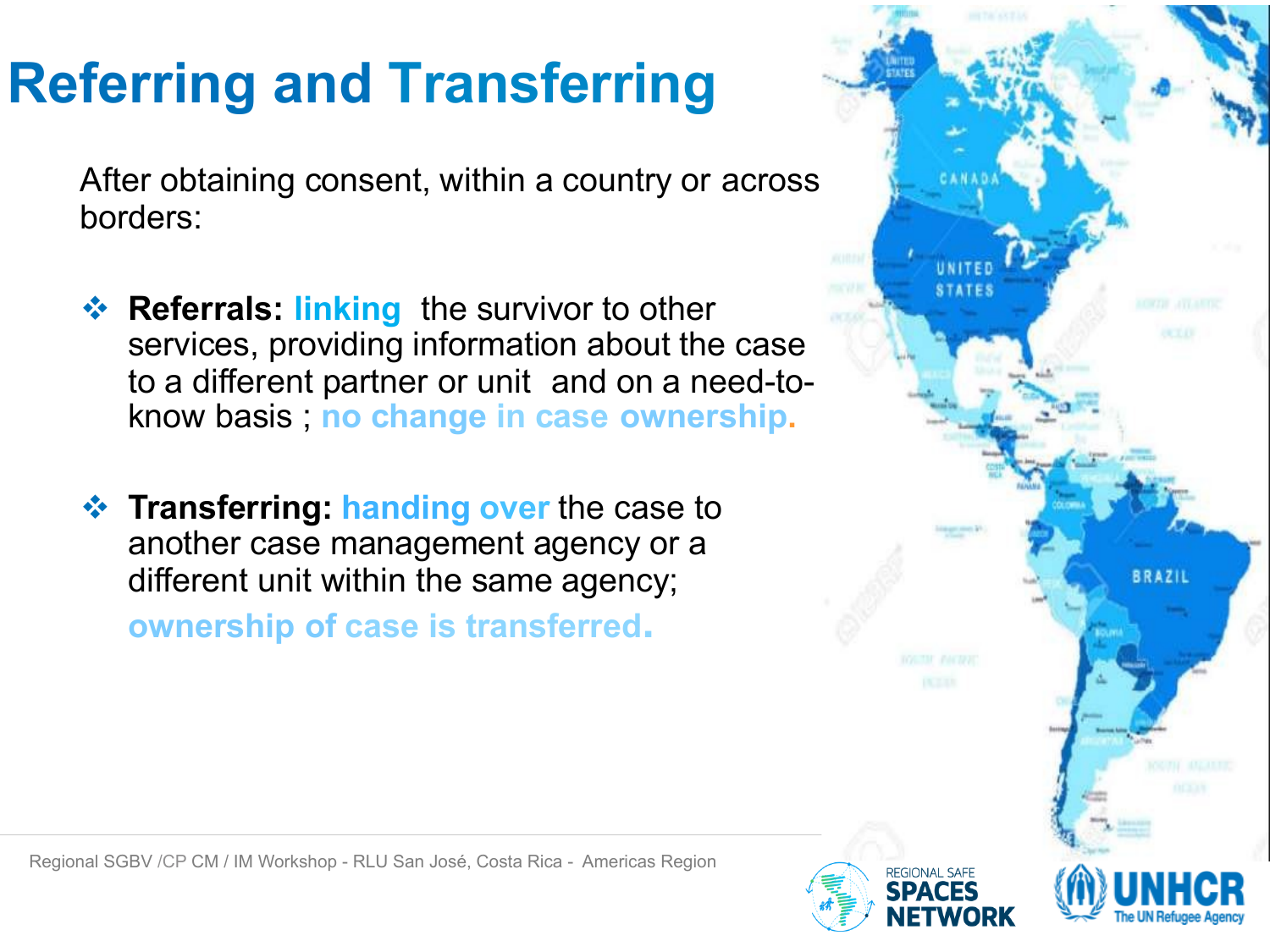#### **Important for Referring and transferring**

- § Identifying case management and multisectoral services focal points
- § Common definitions and standards and steps for case management, referrals, transfers
- § Linking with the existing protection systems
- § Standards for confidentiality, information sharing and documentation\*
- § Mapping/Updating referral pathways

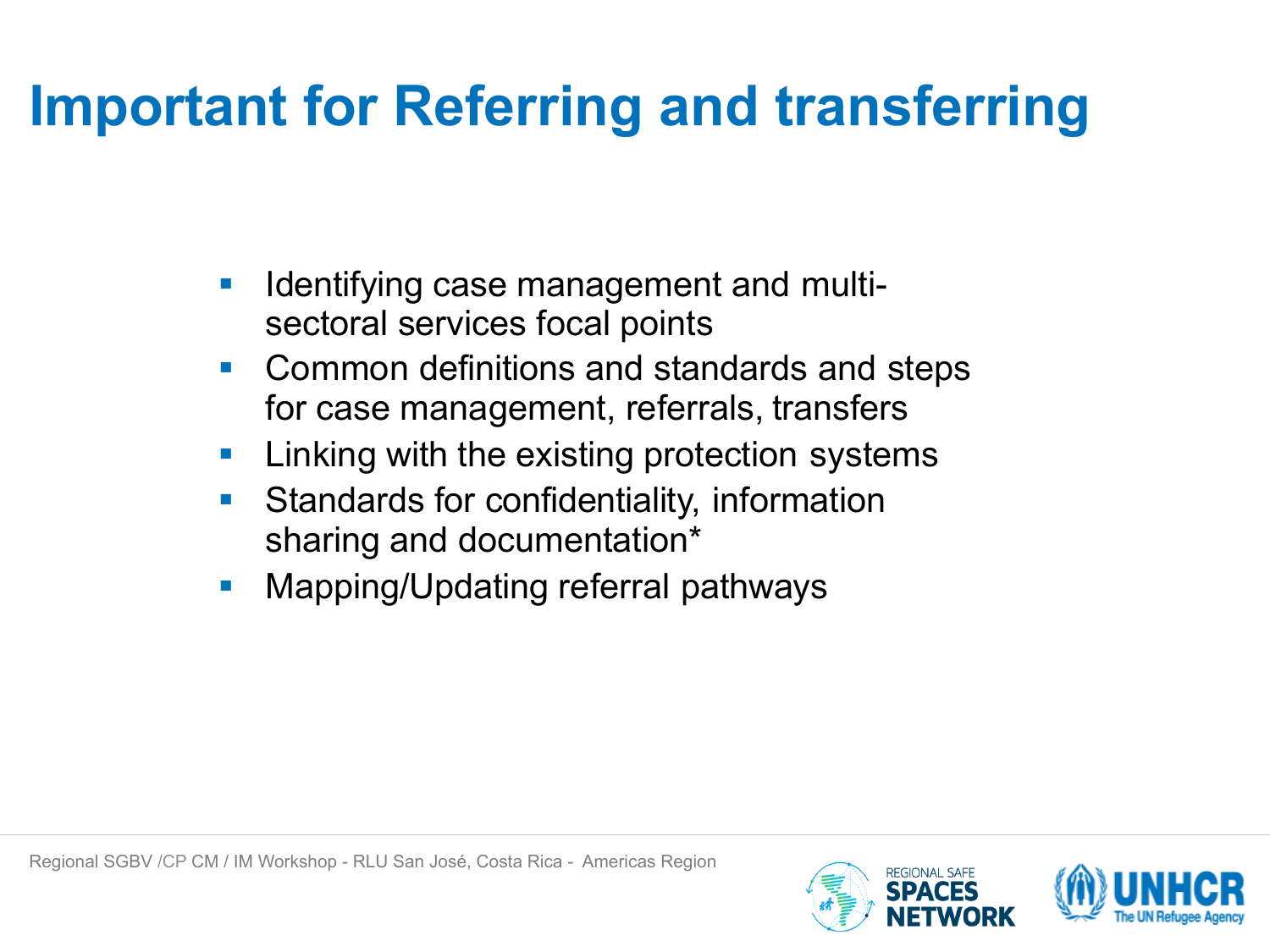### **Mapping Services**

Referral pathways used by Regional Safe Spaces Network: Organizations, institutions and agencies providing services to survivors and individuals at risk of SGBV by case\*\*\*

Instructions: Fill in the SGBV service provided by each organization or institution in the boxes below the type of case in the column heading. Include a number "1" for the org/institution if they are the entry point into the referral pathway. Include a number "2" for the organization or institution if they are the "funneling point" in the referral pathway and a majority of organizations refer cases to the "funneling point". Note that an organization or institution that is a "funneling point" can be identified by its consistent referrals of cases to other services (using internal protocols or standard operating procedures). See the example entries in the chart. Women Organization/ Girls **Boys** Men **LGBTI** Persons with Other specific Institution profile disabilities Psychosocial Psychosocial Org 1 name Org 2 name Legal Psychosocial Psychosocial 1. Legal Org 3 name Informal Legal Legal, health education Org 4 name Referral to formal Psychosocial 1. Psychosocial, **Recreation** education Legal, CM Institution 1 2. CM  $2CM$ **Institution 2 Education formal** Education & informal formal Institution 3 1. Medical 1. Medical 2. Medical 2. Medical 2.Medical Legal Legal Legal Legal Legal Agency

\*\*\*Each column represents a specific profile of POC (or a type of case) and the referral pathway used to provide services to each profile.

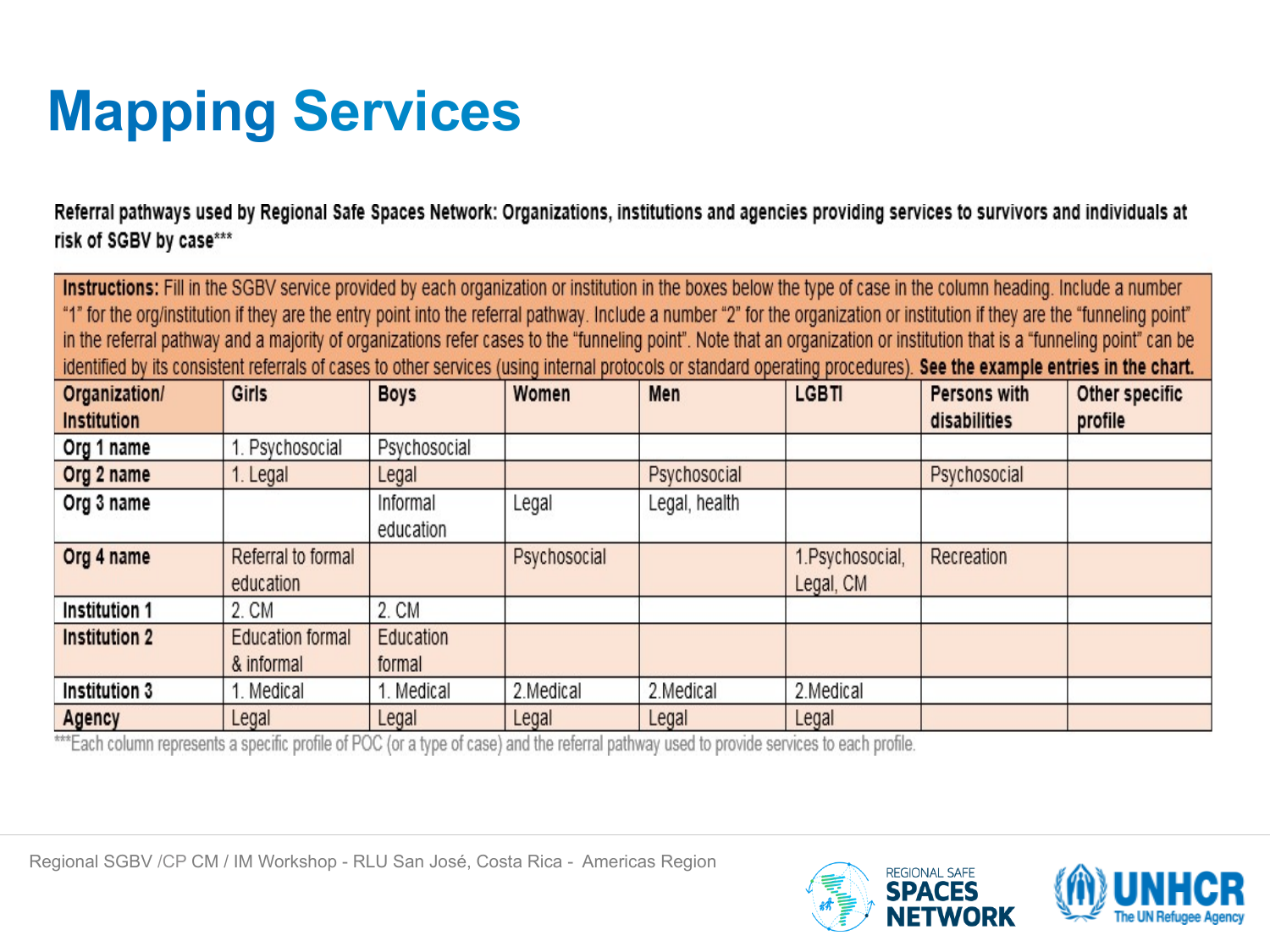#### **Case conferencing**

- § Planned and structured **confidential**  meeting called by the case manager to discuss a case with other actors providing services to the survivor
- Survivor and other close supports should be invited, if possible (and desired)
- § Often scheduled when survivor's needs aren't being met
- § Identify or clarify ongoing issues
- § Provides survivor with more holistic, coordinated, and integrated services

including progress and barriers towards goals Map roles and **responsibilities** Resolve conflicts or strategize solutions Adjust current service plans

Review activities

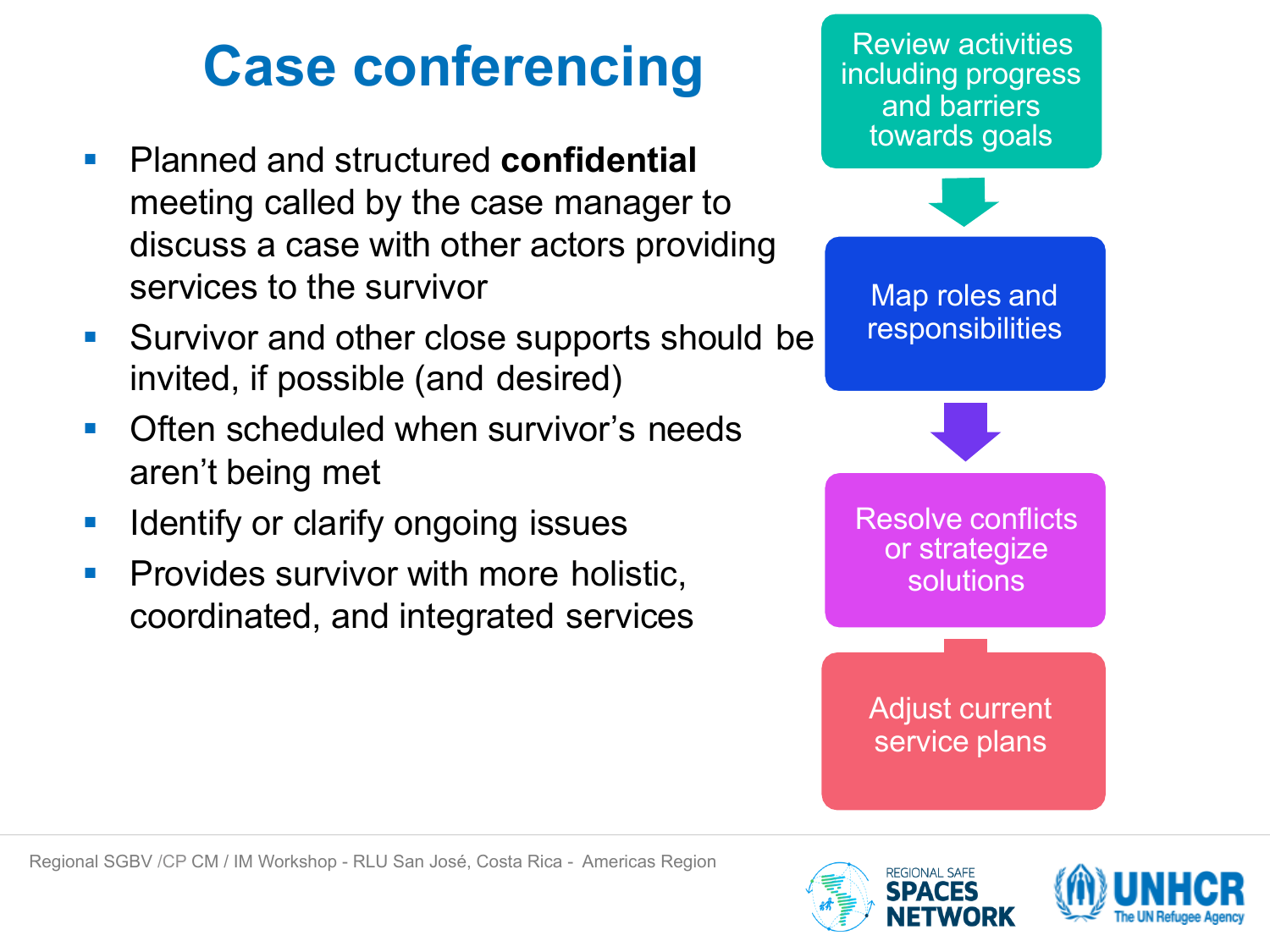#### **Experiencing a case conference**

Groups of 5-7 people:

#### **Kathya's case Role Play**

ØDivide **roles:** case manager, service providers (e.g. health, legal, psychologist, director of safe shelter), UNHCR protection officer, government protection/asylum officer

- $\triangleright$  Read the instructions
- $\triangleright$ Play

 $\triangleright$  Report back in Plenary